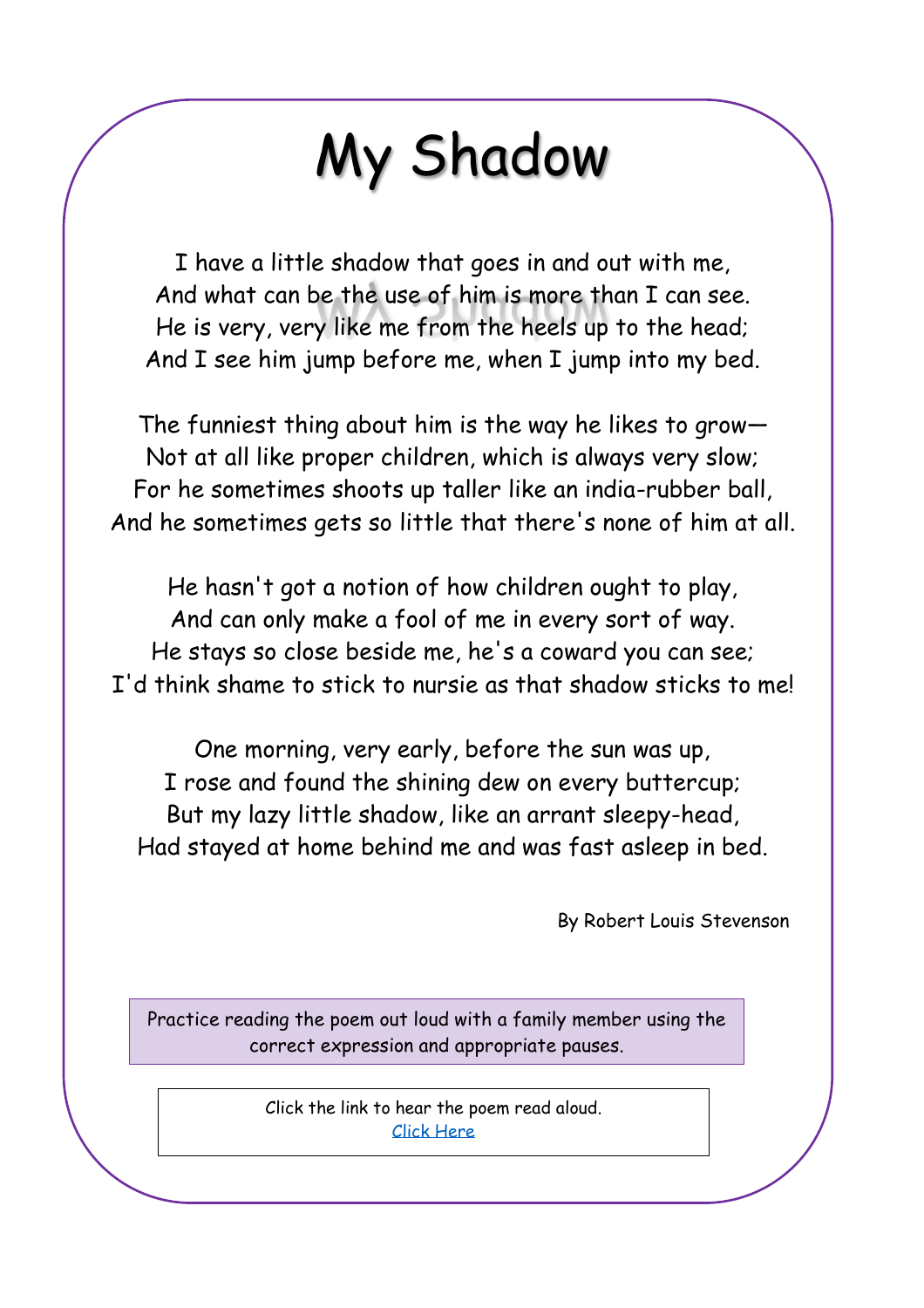### IAL: to visualise my understanding of what I have read

After reading the poem draw a picture to represent your interpretation of each verse of the poem and label it.

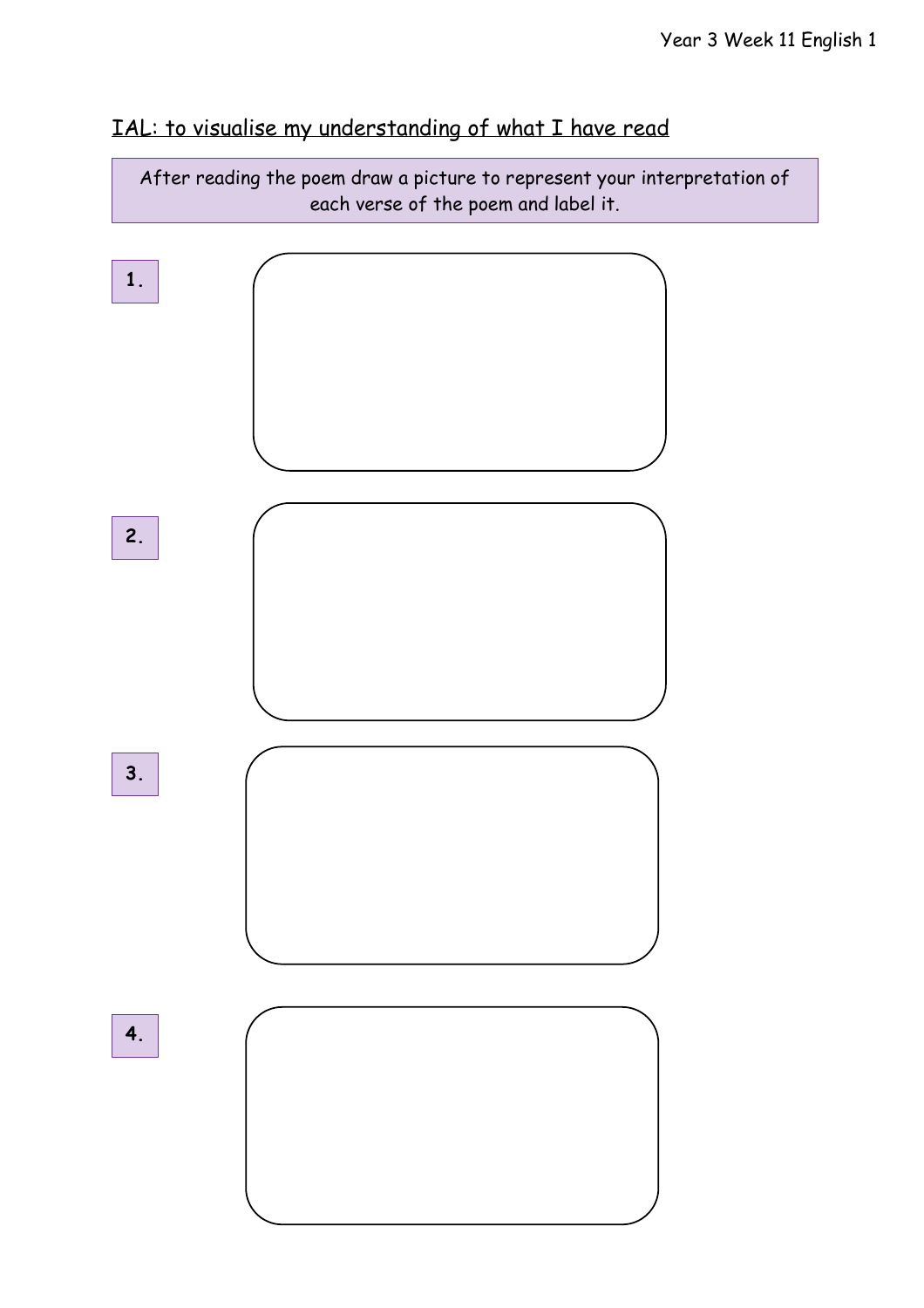

#### **Explain the mistakes in the sentences below then write them out correctly.**

"Well done everyone!" "You played really well." said Mr King

"What time does the store close today questioned the lady."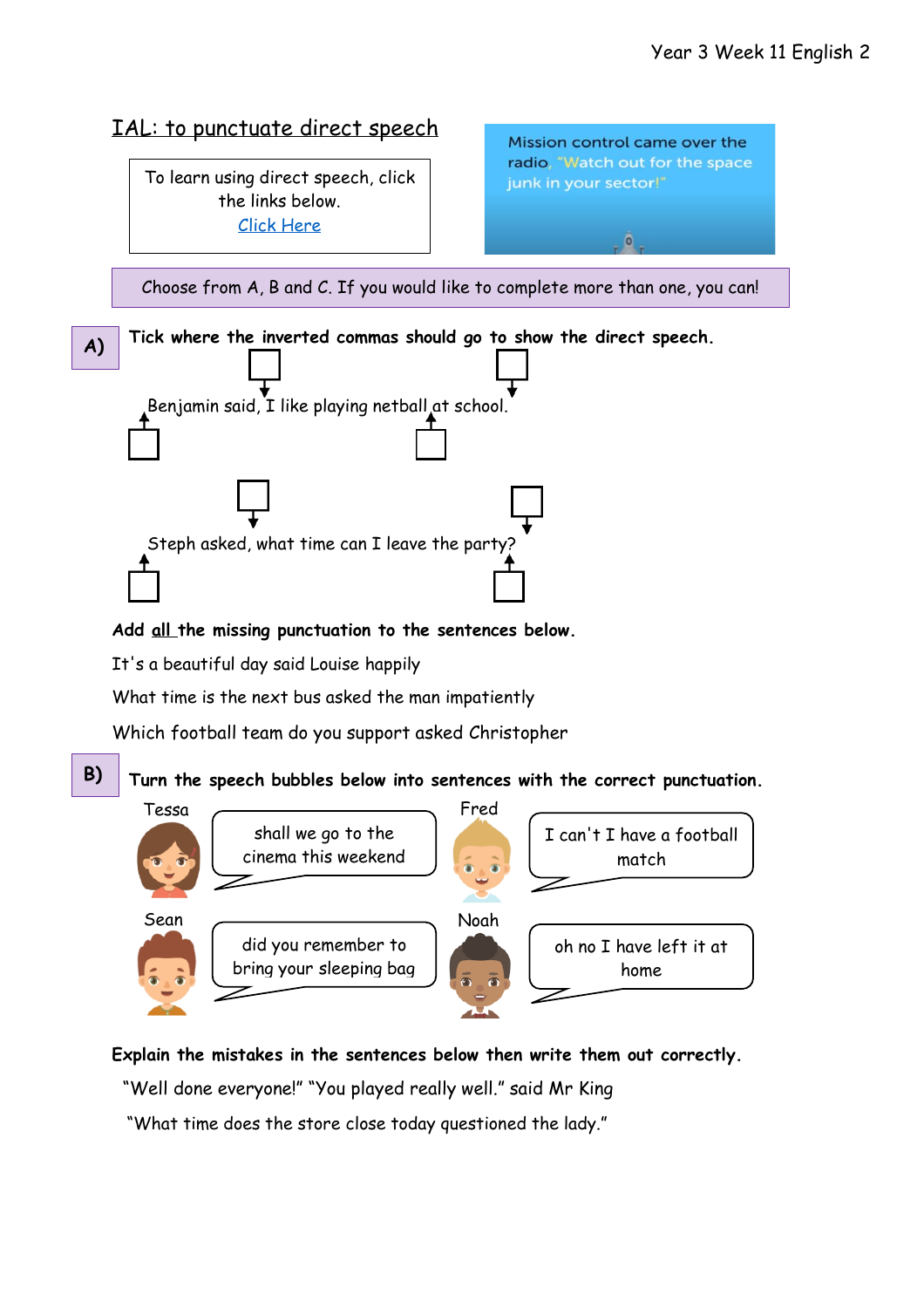#### **Write Kerry's speech bubble as direct speech with the reporting clause between the 2 pieces of direct speech.**

Kerry



I am so hungry I really need a snack

**Continue the conversation between you and Kerry, again with the reporting clause separating the direct speech**.

 **Explain the errors in the paragraph below then write it out correctly.**

 "Everybody can come! gasped Rachel excitedly. "It's going to be the most exciting party ever. "I think I will need to get more ice cream, mumbled mum."

**C)**